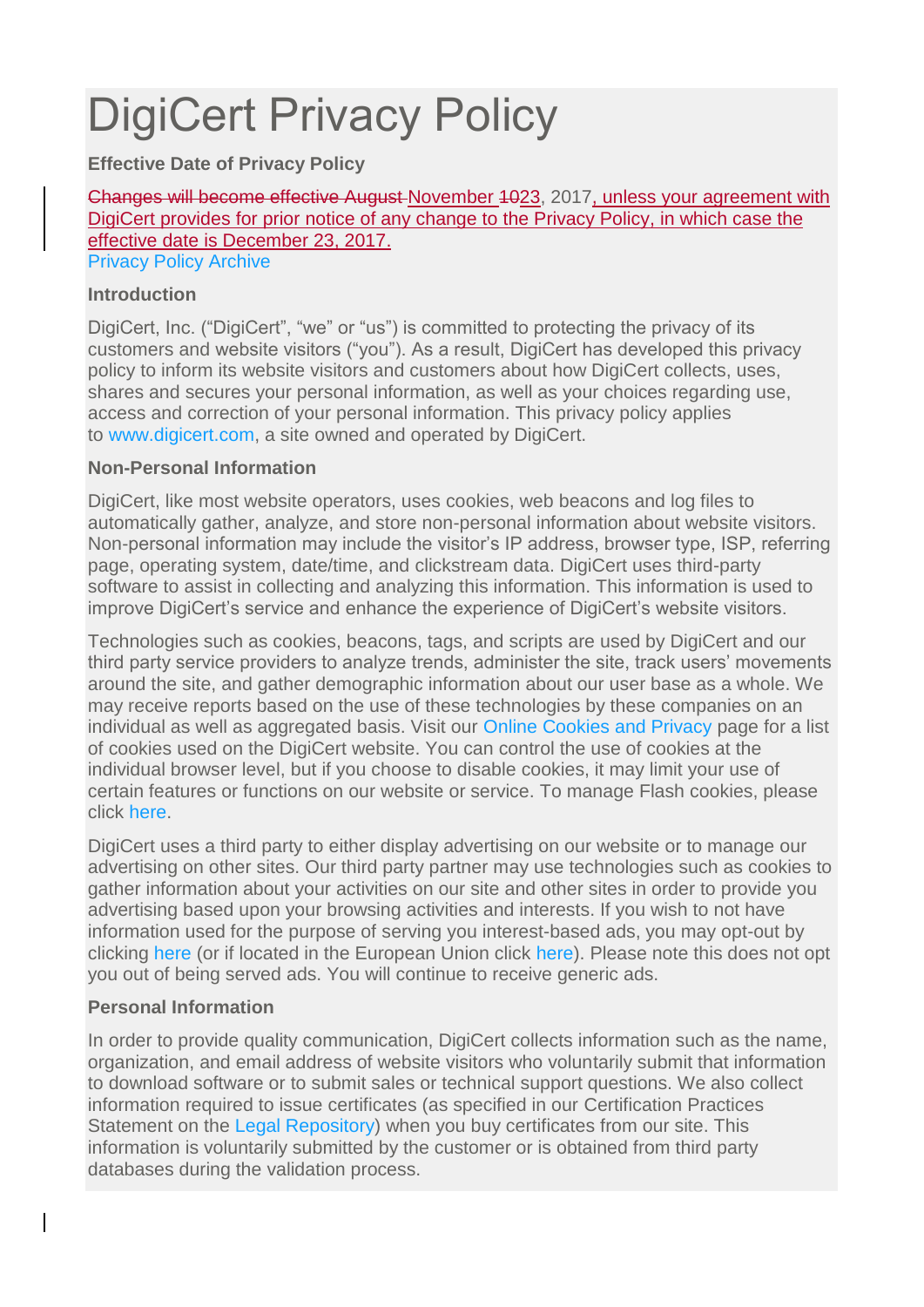Regardless of the source, DigiCert protects personal information as confidential information except where the information is embedded in an issued digital certificate. This information is necessary for the digital certificate's operation and is considered public information.

When performing validation, DigiCert uses third party sources to confirm or supplement customer information. We may receive information about you from other sources, including third parties from whom we have purchased access to certain data, and combine this data with information we already have about you. We may confirm or supplement, for instance, address, email and company name for validation and verification purposes.

#### **Accessing and Updating Personal Information**

Generally, a customer can review, delete inaccuracies, and update personal information through its DigiCert account interface by clicking edit under the Account Profile tab. Upon request DigiCert will provide you with information about whether we hold any of your personal information. You may also access, correct, or request deletion of your personal information by sending an email to [privacy@digicert.com](mailto:privacy@digicert.com) or by mailing DigiCert at the address listed in this policy. Emailed and mailed requests are subject to DigiCert's satisfaction regarding the authenticity of the request. We will respond to your request within a reasonable timeframe.

DigiCert retains information about customers while the customer's account is active, while a certificate remains unexpired, and in accordance with industry standards. A customer may request account cancellation or request that DigiCert no longer provide services by emailing [privacy@digicert.com.](mailto:privacy@digicert.com) DigiCert may retain certain customer information after receiving a request to cancel services or disable an account, as necessary to comply with industry standards and legal obligations, to resolve disputes, and to enforce customer agreements.

Personal information embedded in a digital certificate cannot be directly edited. Customers wishing to update personal information in a digital certificate must submit a change request through the customer account. DigiCert may require that the updated information be verified for accuracy prior to accepting the change request. In addition, even if information is updated in DigiCert's databases, the information will generally not be updated in the issued digital certificate. If information embedded in a digital certificate needs updating, DigiCert may require revocation of the digital certificate.

#### **Use of Information**

#### **Products and Services**

DigiCert may use personal information to market, sell and provide its products and services, send an order confirmation, respond to customer service requests, and fulfill your order, including using the information to verify the identity of the customer or to contact the customer in order to discuss support, renewal, and the purchase of products and services.

As discussed further in the "Sharing With Third Parties" section below, DigiCert may allow its business partners to assist in providing requested products and services. All such DigiCert service providers are required to keep personal information confidential and are only allowed to use the information to the extent necessary to provide the requested products and services.

#### **Live Chat Sales/Support**

DigiCert utilizes a live chat tool for assisting our customers with sales questions and technical support needs; in addition to the customer's name and email address (for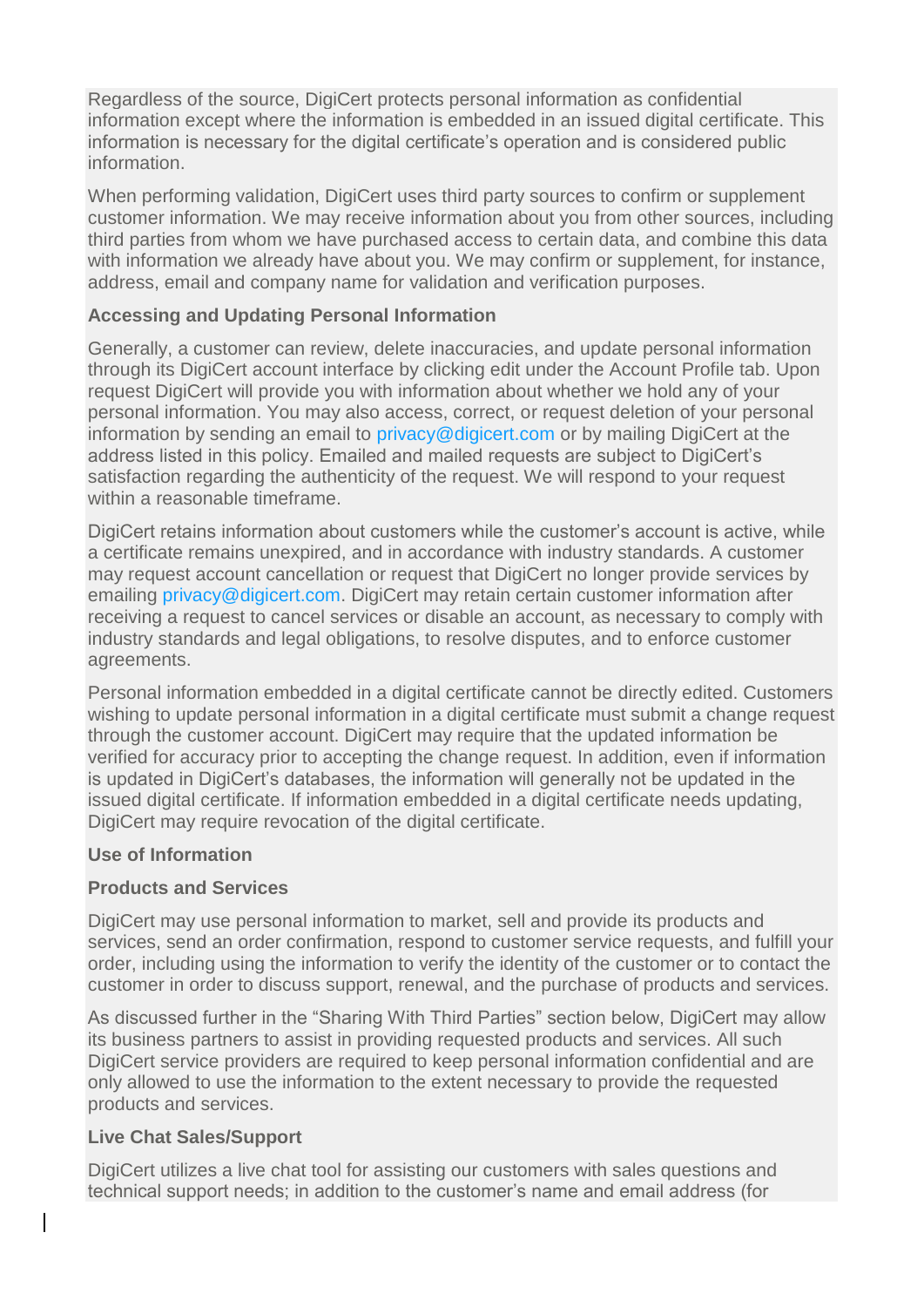purposes of communication), this tool collects information in accordance with the "Non-Personal Information" section above.

#### **Emails**

DigiCert may send out promotional emails (such as a newsletter) to individuals who provide personal information and have not opted-out of DigiCert's mailing list. These emails may include beacons that communicate information about the email back to DigiCert. This communication allows DigiCert to gauge the effectiveness of its advertising and marketing campaigns. Recipients may opt-out of receiving promotional communication from DigiCert by following the unsubscribe instructions provided in each promotional email or by emailing [privacy@digicert.com.](mailto:privacy@digicert.com)

DigiCert also sends out advisory emails. Advisory emails are related to the primary purpose for which the information was collected and are used to respond to inquiries, provide support and validation services, provide upgrade information and security updates, and inform the customer about ordered products and services. Because advisory emails contain essential information related to the use and security of DigiCert's products and services, customers may not unsubscribe from advisory emails.

DigiCert may use third parties, with which it has a confidentiality agreement, to send promotional or advisory emails. However, DigiCert restricts its partners from sending spam associated with DigiCert's site, brand, or products. A customer receiving an unsolicited email related to DigiCert's products and services should forward the entire message and headers to [privacy@digicert.com.](mailto:privacy@digicert.com)

#### **Sharing With Third Parties**

We will share your personal information with third parties only in the ways that are described in this privacy policy.

DigiCert never sells personal information to third parties. We may share your information with third parties who provide services on our behalf to help with our business activities. These companies are authorized to use your personal information only as necessary to provide these services to us.

DigiCert uses a third party to process credit card payments and may provide credit card numbers and identifying financial data directly to the third party credit card processor. These companies do not retain, share, store, or use personally identifiable information for any other purposes. DigiCert does not permanently store any provided credit card information.

DigiCert also uses a third party to provide its chat-based support. The support software allows users to input information, including an email address, to request support and clarify their problem. The software provider does not share inputted information with anyone other than DigiCert.

DigiCert may disclose information when required by law or when disclosure is necessary to protect DigiCert's rights and/or comply with a judicial proceeding, court order, bankruptcy proceedings, or similar legal process.

DigiCert will notify all interested parties if DigiCert is involved in a merger, acquisition, or sale of all or a portion of its assets that materially affects how DigiCert collects and stores personal information. Typically, this notice will be by email and/or a prominent notice on our website.

#### **Referrals**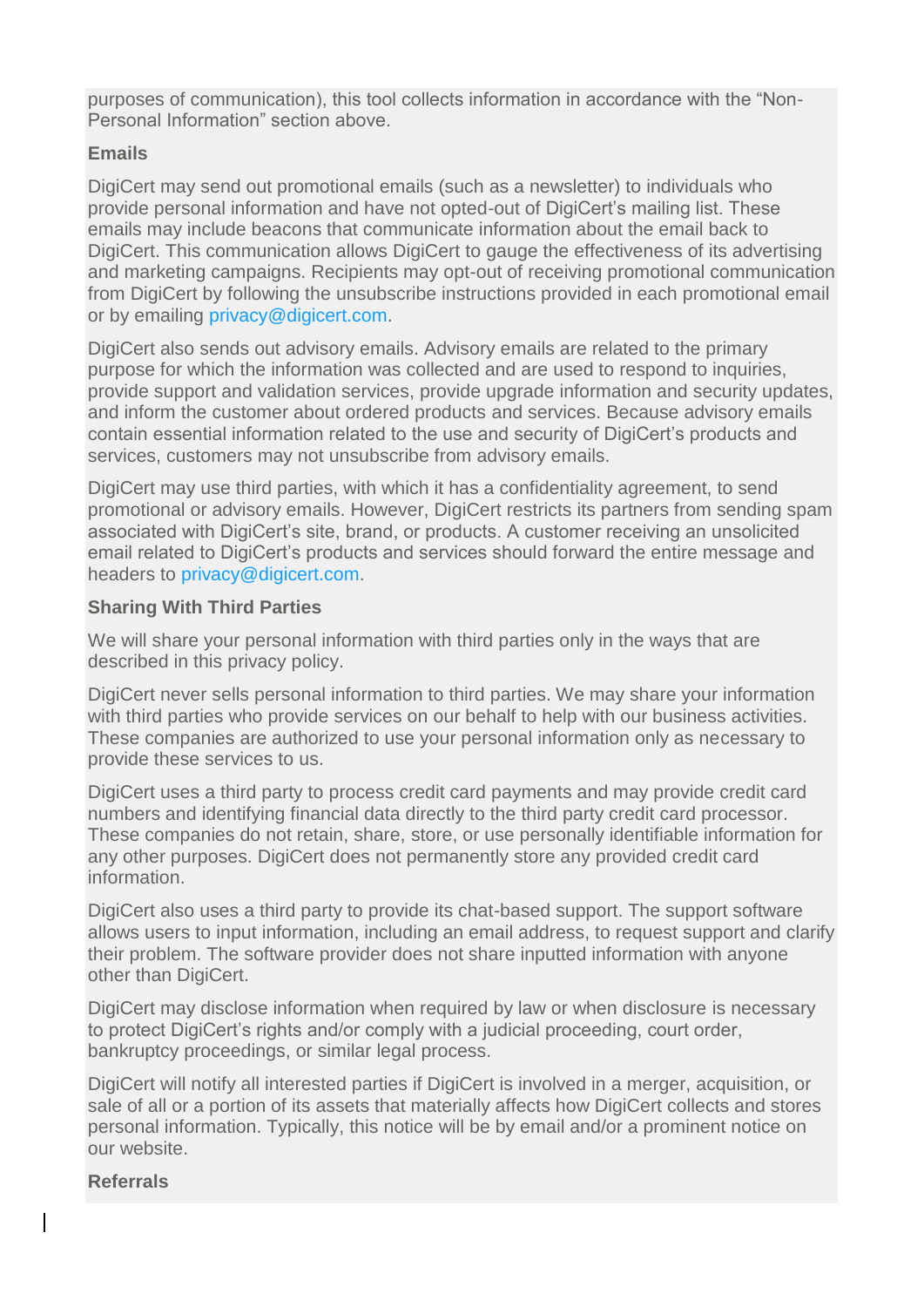If you choose to use our referral service to tell a friend about our site, we will ask you for your friend's name and email address. We will automatically send your friend a one-time email inviting him or her to visit the site. DigiCert collects this information for the sole purpose of sending this one-time email and tracking success of the referral program.

Your friend may contact us at [privacy@digicert.com](mailto:privacy@digicert.com) to request that we remove this information from our database.

#### **Testimonials**

With prior permission from the customer, DigiCert displays personal testimonials of satisfied customers on its website in addition to other endorsements. Customers wishing to update or delete a testimonial may contact DigiCert at [privacy@digicert.com.](mailto:privacy@digicert.com)

#### **Blogs**

Our website offers publicly accessible blogs or community forums. You should be aware that any information you provide in these areas may be read, collected, and used by others who access them.

Our blog is also managed by a third party application that may require you to register to post a comment. We do not have access or control of the information posted to the blog. You will need to contact or login to the third party application if you want the personal information that was posted to the comments section removed. To learn how the third party application uses your information, please review their privacy policy.

#### **Social Media Widgets**

The DigiCert website includes social media features, such as a Facebook "Like" button and widgets, as well as share buttons or interactive mini-programs. These features may collect the user'"s IP address, the pages visited on DigiCert's site, and may set a cookie to enable the feature to function properly. Social media features are either hosted by a third party or hosted directly on DigiCert's site. Interactions with these features are governed by the privacy policy of the corresponding social media company.

## **Security**

The security of your personal information is of the utmost importance to DigiCert. DigiCert only transmits personal information, including sensitive information (such as credit cards), using secure sockets layer technology (SSL). To learn more about SSL, follow this link [https://www.digicert.com/ssl/.](https://www.digicert.com/ssl/)

Unfortunately, no method of transmission over the Internet or electronic storage is 100% secure. While DigiCert strives to use commercially acceptable standards to protect personal information, DigiCert cannot guarantee absolute security. If you have any questions about the security of your personal information, please contact us at [privacy@digicert.com.](mailto:privacy@digicert.com)

## **EU-U.S. Privacy Shield and Swiss-U.S. Privacy ShieldData Transfers**

Your personal information may be transferred to other countries in order for you to -benefit from our services. The United States, European Economic Area (EEA) Member States and other countries all have different laws. If your data is moved from your home country to a different country, the laws and rules that protect your personal information in that different country may be different from those in the country where you live. For example, the circumstances in which law enforcement can access personal information can vary from country to country. In particular, if your data is in the US, it may be accessed by government authorities in accordance with US law.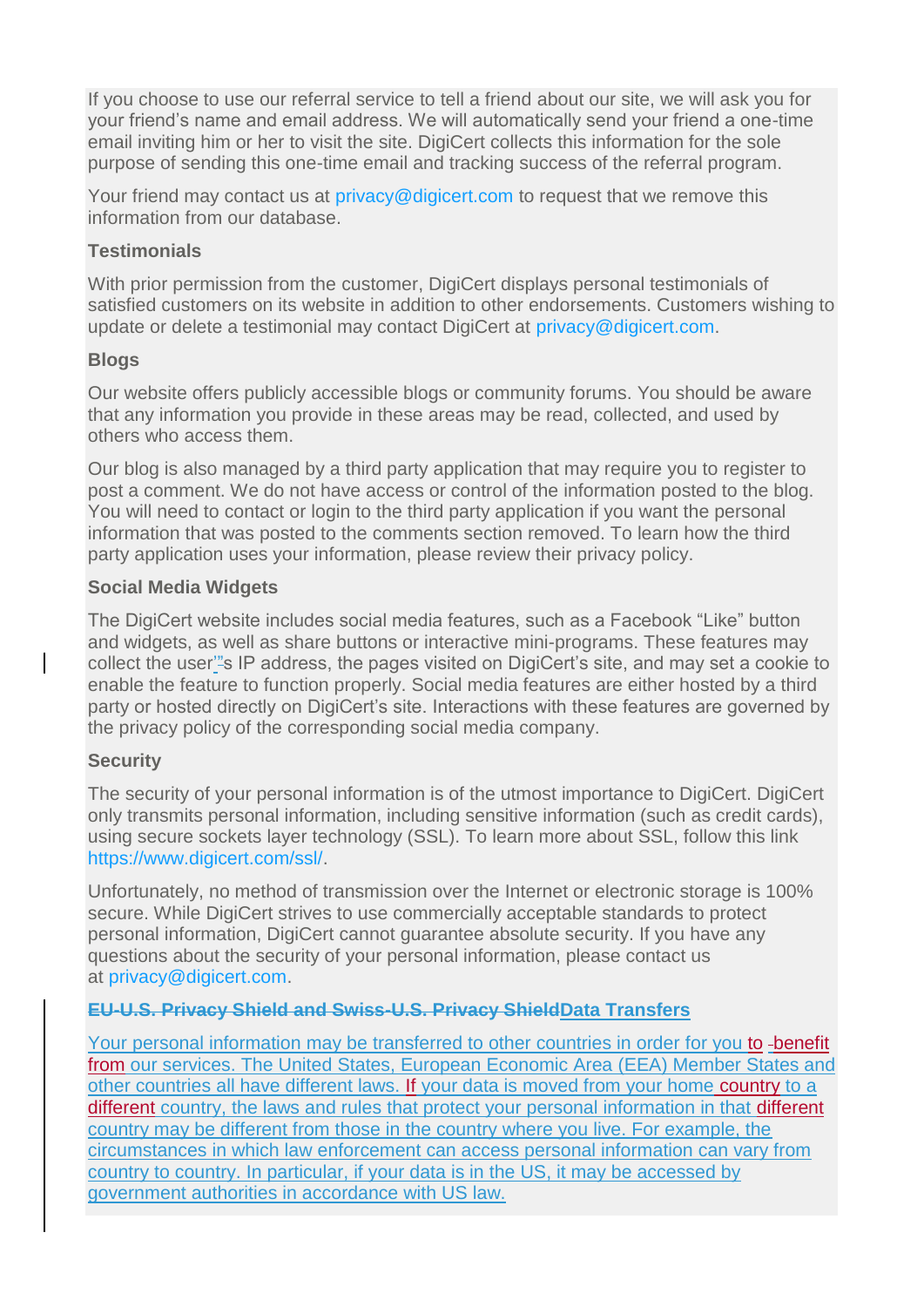DigiCert participates in and has certified its compliance with the EU-U.S. Privacy Shield Framework and the Swiss-U.S. Privacy Shield Framework. We are committed to subjecting all personal data received from European Union (EU) member countries and Switzerland, respectively, in reliance on each Privacy Shield Framework, to the Framework's applicable Principles. To learn more about the Privacy Shield Frameworks, and to view our certification, visit the U.S. Department of Commerce's Privacy Shield List, here.

DigiCert is responsible for the processing of personal data it receives, under each Privacy Shield Framework, and subsequently transfers to a third party acting as an agent on its behalf. DigiCert complies with the Privacy Shield Principles for all onward transfers of personal data from the EU and Switzerland, including the onward transfer liability provisions.

With respect to personal data received or transferred pursuant to the Privacy Shield Frameworks, DigiCert is subject to the regulatory enforcement powers of the U.S. Federal Trade Commission. In certain situations, we may be required to disclose personal data in response to lawful requests by public authorities, including to meet national security or law enforcement requirements.

If you have an unresolved privacy or data use concern that we have not addressed satisfactorily, please contact our U.S.-based third-party dispute resolution provider (free of charge) at https://feedback-form.truste.com/watchdog/request.

Under certain conditions, more fully described on the Privacy Shield website here, you may be entitled to invoke binding arbitration when other dispute resolution procedures have been exhausted.

#### **Applicability**

This privacy policy does not apply to any downloadable software provided through DigiCert"'s websites.

Third party sites may link to or from DigiCert websites. DigiCert is not responsible for the privacy practices or the content of those other websites. We encourage you to carefully read the privacy policies of those third party sites.

#### **Changes to This Privacy Policy**

DigiCert may modify its privacy policy and related practices at any time. DigiCert will notify interested parties of material changes by either posting a notice on its home page or by emailing affected individuals. Visitors and customers should check the DigiCert website regularly to be aware of changes. We may update this privacy policy to reflect changes to our information practices. If we make any material changes we will notify you by means of a notice on this website prior to the change becoming effective. We encourage you to periodically review this page for the latest information on our privacy practices. Revisions to the privacy policy are effective 30 calendar days after being posted.

#### **Contact**

Please contact DigiCert with any questions or concerns about this privacy policy or our data collection practices:

By mail:

DigiCert, Inc. 2801 North Thanksgiving Way